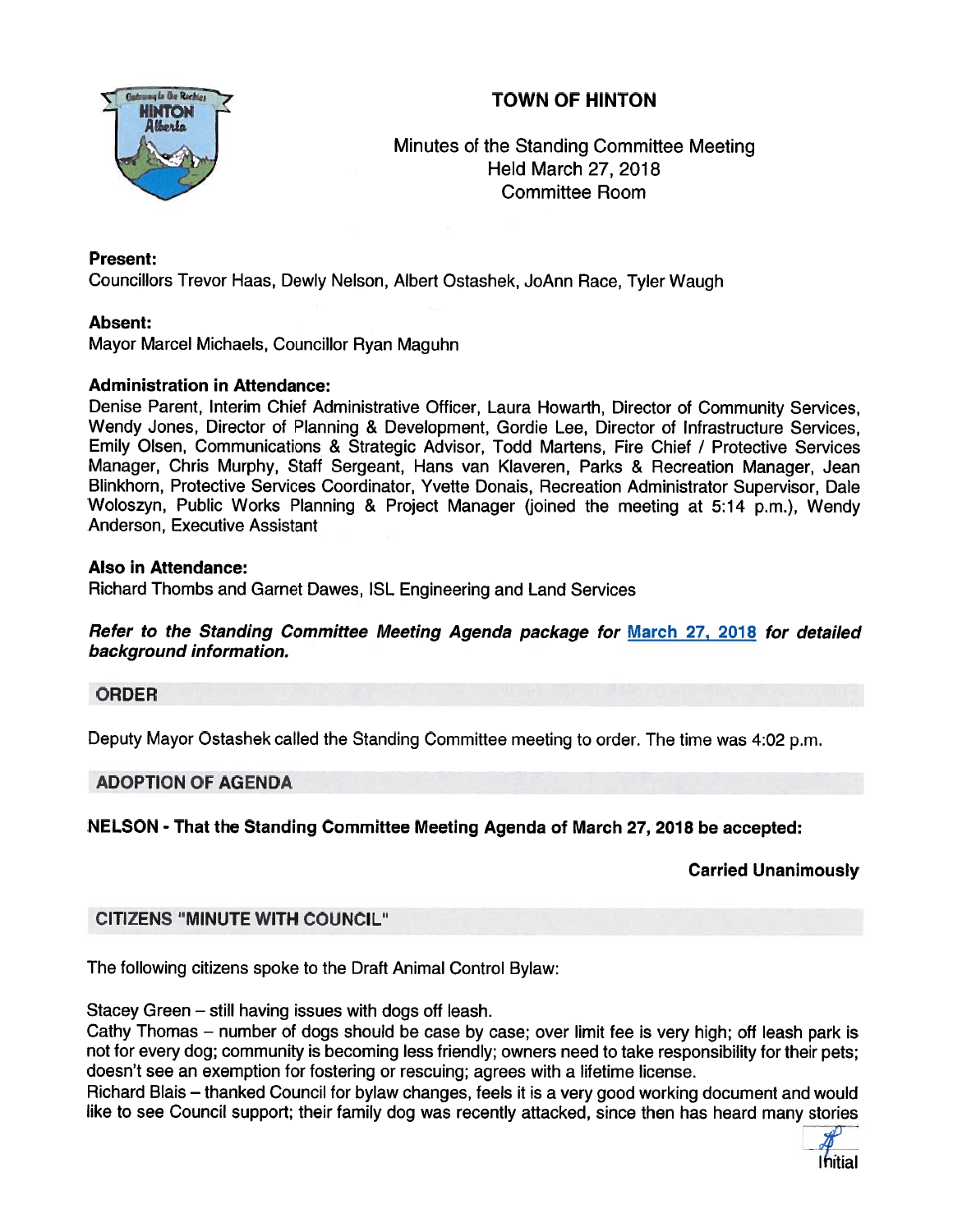Town of Hinton Standing Committee Meeting Minutes— March 27, 2018 Page 12

> of dog attacks; is in suppor<sup>t</sup> of the two dog limit, not all pe<sup>t</sup> owners are responsible or can provide for / maintain more than two animals; supports the propose<sup>d</sup> leash requirement in town if it provides community safety.

> Bev Bentley — in the pas<sup>t</sup> changes to the bylaw never made <sup>a</sup> ditference, it is up to people to follow the law; proposes <sup>a</sup> program to educate animal owners about their pets

> Dorota Bentley - her dog doesn't do well in the dog par<sup>k</sup> and is always on leash, has regular encounters with dogs off leash and has had issues; feels dogs should be on leash at all times to avoid altercations. Natasha Mullen — feels owners of multiple dogs are being penalized, should be case by case; suggested <sup>a</sup> lifetime license; feels the dog par<sup>k</sup> is not <sup>a</sup> goo<sup>d</sup> <sup>p</sup>lace for dogs that are reactive; has issues with cats wandering and defecating in other people's yard; frustrated that Bylaw is not doing anything about them.

#### ACTION AND DISCUSSION ITEMS

## 1. Automated Traffic Enforcement Policy

HAAS - That Council direct Administration to make the changes to the Automated Traffic Enforcement Policy that have been indicated and bring back to the April 17, <sup>2018</sup> Regular Council meeting.

> Consensus Achieved 4-1 For: Race, Waugh, Ostashek, Haas Against: Nelson

S/Sgt Murphy left the meeting at 5:15 p.m.

#### 2. Draft Animal Control Bylaw

HAAS - That Council direct Administration to make changes requested to the Draft Animal Control Bylaw and bring back to the April 24, <sup>2018</sup> Standing Committee meeting for further discussion.

#### Consensus Achieved 5-0

Deputy Mayor Ostashek called <sup>a</sup> break at 6:13 p.m. The Standing Committee meeting resumed at 6:24 p.m. J. Blinkhorn and T. Martens left the meeting.

3. Policy #082, Recreation & Parks User Fee Policy

NELSON - That Council direct Administration to remove the less than 2% optional increase in fees from Policy #082, Recreation & Parks User Fee Policy.

> Consensus Not Achieved 2-3 For: Race, Nelson Against: Waugh, Ostashek, Haas

NELSON - Direct Administration to organize public consultation regarding Policy #082, Recreation & Parks User Fee Policy including <sup>2018</sup> — <sup>2021</sup> Fee Schedules <sup>A</sup> and <sup>B</sup> as presented and bring <sup>a</sup> repor<sup>t</sup> to Regular Council of April 17, <sup>2018</sup> for <sup>a</sup> decision.

Consensus Achieved 5-0

4. Future Water Treatment Plan Feasibility Study

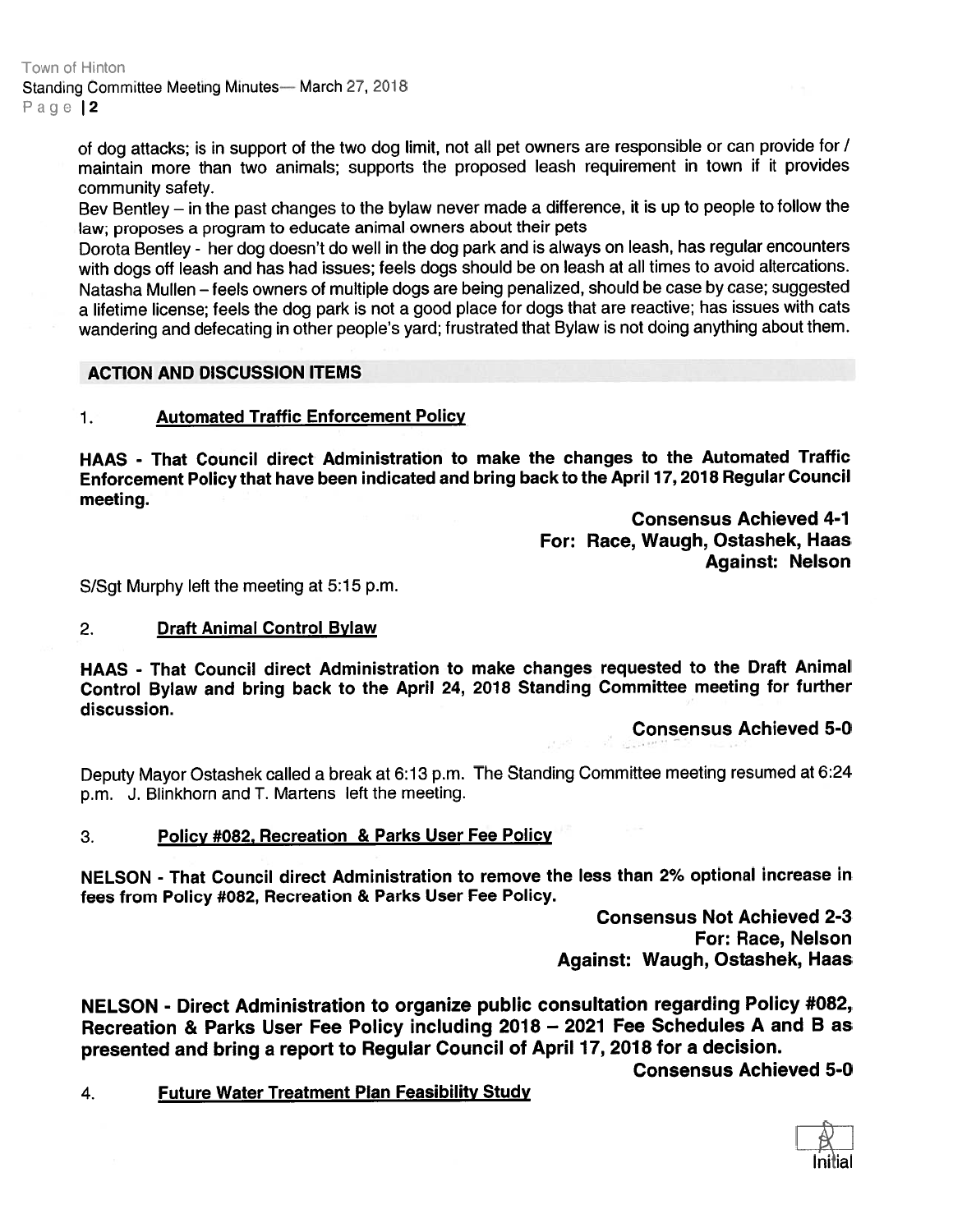Town of Hinton Standing Committee Meeting Minutes— March 27, 2018 Page 3

R.Tombs and G. Dawes from ISL Engineering and Land Services joined the meeting at 6:42 p.m.

# WAUGH - That Council accep<sup>t</sup> the Town of Hinton Water Treatment Plant - Future Treatment Plant Feasibility Study repor<sup>t</sup> as information.

#### Consensus Achieved 5-0

#### ADDITIONAL INFORMATION

- 1. Urgent Matters from Council
- 2. Chief Administrative Officer Status Report

# NELSON — That Council direct Administration to remove Item Number MD-i <sup>395</sup> Tax Incentive from the Action Tracking list.

Consensus Achieved 5-0

- 3. Executive Assistant Logistics Information
- E. Olsen and Y. Donais left the meeting at 7:00 p.m.

#### **IN CAMERA**

#### NELSON - That the Standing Committee Meeting of Council move In Camera. Carried Unanimously

The time was 7:00 p.m.

R. Tombs and G. Dawes left the meeting at 7:03 p.m.

- R. Tombs and G. Dawes joined the meeting at 7:54 p.m.
- L. Howarth and H. van Klaveren left the meeting at 7:55 p.m.

## HAAS - That the meeting be extended beyond four hours.

Carried Unanimously

W. Anderson left the meeting at 8:45 p.m.

# HAAS - That the Standing Committee Meeting of Council move out of In Camera.

Carried Unanimously

The time was 9:22 p.m.